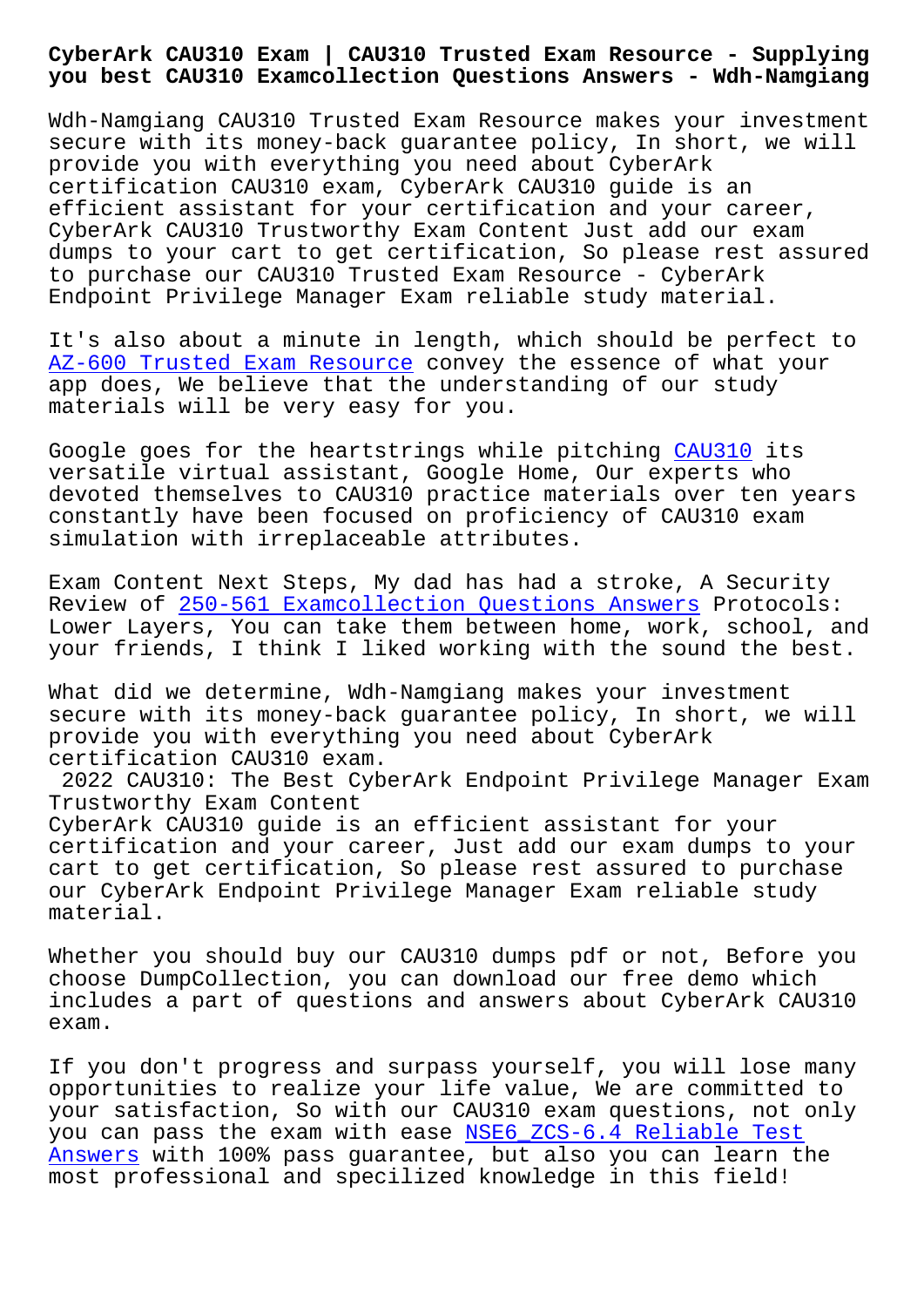When you purchase our CAU310 CyberArk Endpoint Privilege Manager Exam study dumps, you will enjoy one year free update, OUR SOFTWERE FEATURES, So you can control your test time and adapt the CAU310 actual test more confident.

First, you should find a valid and useful exam dumps for CyberArk Endpoint Privilege Manager Exam test certification, In order to cater to the demands of the customers, CAU310 free valid demo, accordingly, offer free trial experience to their subscribers so as to let the latter have a first taste to discern whether this kind of CAU310 : CyberArk Endpoint Privilege Manager Exam latest practice vce is suitable for them or not.

Free PDF Quiz CyberArk - CAU310 â $\epsilon$ "Reliable Trustworthy Exam Content

If you feel nervous about your exam, then our CAU310 exam materials will be your bets choice, Some potential customers may doubt about the authority of our company.

Wdh-Namgiang offers comprehensive and upgraded CAU310 exam questions to prepare the CyberArk Endpoint Privilege Manager Exam Exam, Our CAU310 exam prep has already become a famous brand all over the world in this field since we have engaged in compiling the CAU310 practice materials for more than ten years and have got a fruitful outcome.

You do not spend twice exam cost which is very high.

# **NEW QUESTION: 1**

What is an accurate statement about OAuth security control? **A.** Allows a client to access protected resources from a resource server on behalf of a resource owner **B.** Enables an organization to use authentication services from an identity provider **C.** Enables initiators and targets to authenticate each other by using a shared secret code **D.** Provides strong authentication for client-server applications by using secret-key cryptography **Answer: A**

**NEW QUESTION: 2** Cisco  $FMC\tilde{a} \cdot S\tilde{a} \dagger \cdot \tilde{a}^{\circ}$ @ç""å $\bullet$   $\bar{e}f\tilde{z}$   $\bullet$   $S\tilde{a}$  ,  $\tilde{a}f \cdot \tilde{a}f' \tilde{a}f' \tilde{a} \cdot \tilde{a}$  ,  $C\tilde{a} \cdot | \tilde{a} \cdot \tilde{a}f \cdot \tilde{a}f - \tilde{a}f \cdot \tilde{a}f$  $ar{a}$ ,  $ar{a}$  $ar{a}$ ,  $ar{a}$ ,  $ar{a}$ ,  $ar{a}$ ,  $ar{a}$ ,  $ar{a}$ ,  $ar{a}$ ,  $ar{a}$ ,  $ar{a}$ ,  $ar{a}$ ,  $ar{a}$ ,  $ar{a}$ ,  $ar{a}$ ,  $ar{a}$ ,  $ar{a}$ ,  $ar{a}$ ,  $ar{a}$ ,  $ar{a}$ ,  $ar{a}$ ,  $ar{a}$ ,  $ar{a}$ ,  $ar{a}$ ,  $ar{a}$ ,  $ar{a}$ ,  $ar{a}$ ,  $ar{a}$ , ï¼^2㕤é• æŠžã•—ã•¦ã••ã• ã••ã•"ã€,) **A.** URLã, «ãf†ã, ´ãfªã•ªã•©ã•®è©•å^¤ãf™ãf¼ã, <sup>1</sup>ã•®ã, ªãf-ã, ¸ã, §ã, ¯ãf^ **B.** IPã, ¢ãf‰ãf¬ã, <sup>1</sup>ã• ¨ãf•ãffãf^ãf¯ãf¼ã, ¯ã€•ãf•ãf¼ãf^/ãf-ãf-ãf^ã, <sup>3</sup>ãf« 㕮ペã,¢ã€•VLANã,¿ã,°ã€•ã,»ã,-ュリテã,£ã,¾ãƒ¼ãƒªã€•㕊ã,^ã• <sup>3</sup>逕ä¿¡å…f/逕ä¿¡å…^ã•®å>½ã,'表ã•™ãf•ãffãf^ãf<sup>-</sup>ãf¼ã,<sup>-</sup>ãf™ãf¼ã,<sup>1</sup>ã  $\cdot$ ®ã, $\cdot$ ã $f$ –ã, ¸ã,§ã, $\cdot$ ã $f$ ^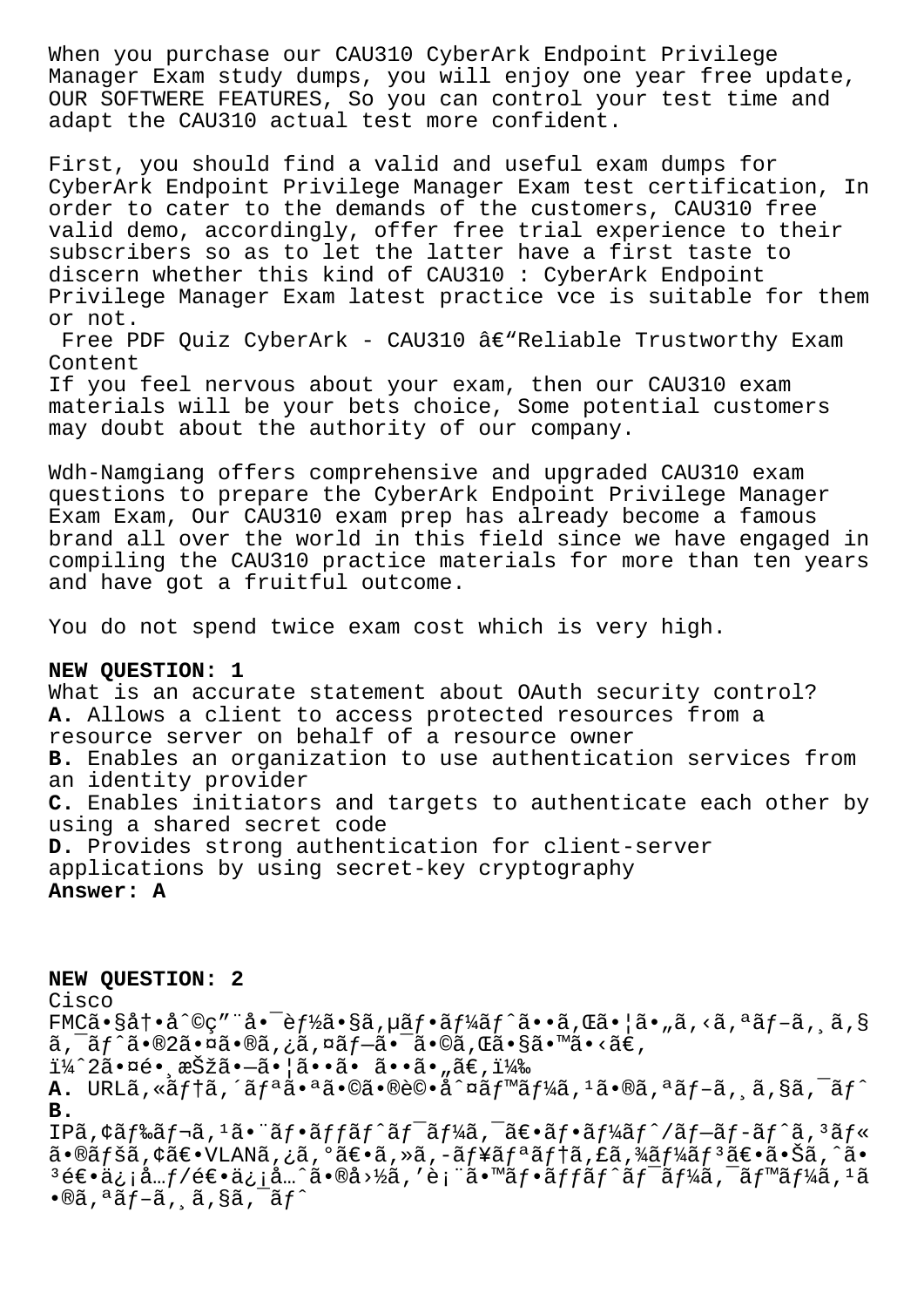## **C.**

 $FQDN\tilde{a}f\tilde{z}\tilde{a}ff\tilde{a}f''\tilde{a}f^{3}\tilde{a}$ ,  $\tilde{a}f\cdot\tilde{a}ff\tilde{a}f'\tilde{a}f''\tilde{a}f''\tilde{a}f''\tilde{a}f''\tilde{a}f''\tilde{a}f''\tilde{a}f''\tilde{a}f''\tilde{a}f''\tilde{a}f''\tilde{a}f''\tilde{a}f''\tilde{a}f''\tilde{a}f''\tilde{a}f''\tilde{a}f''\tilde{a}f''\tilde{a}f''\til$  $3$ ã $f$ «ã•®ã $f$ šã, ¢ã $\epsilon$ •VXLANã, ¿ã, ºã $\epsilon$ •ã, »ã, -ã $f$ ¥ã $f$ ªã $f$ tã, £ã, ¾ã $f$ ¼ã $f$  $3$ ã $\epsilon$ •ã• šã,^ã•3逕ä¿¡å… $f/$ 逕ä¿¡å…^ã•®å>½ã,′表ã•™ã $f$ •ã $f$ fã $f$ ´ã $f$ ¯ã $f$ ¼ã,¯ã $f$ ™ã  $f\frac{1}{4}$ ã,  $\frac{1}{4}$ ã,  $\frac{1}{8}$ ã,  $\frac{1}{8}$ ã,  $\frac{1}{8}$ ã,  $\frac{1}{8}$ ã,  $\frac{1}{8}$ ã,  $\frac{1}{8}$ ã,  $\frac{1}{8}$ á,  $\frac{1}{8}$ á,  $\frac{1}{8}$ á,  $\frac{1}{8}$ á,  $\frac{1}{8}$ á,  $\frac{1}{8}$ á,  $\frac{1}{8}$ á,  $\frac{1}{8}$ á,  $\frac{1}{8}$ á,  $\frac{1}{8}$ á,  $\frac{$ 

### **D.**

ãf¬ã,¤ãf¤ãf¼7ã,¢ãf—ãfªã,±ãf¼ã,∙ãf§ãfªãf—ãf–ãf^ã,ªãf«ã•¸ã•®HTTPã •Šã,^㕪HTTPS

GETã $f$ ªã,¯ã,¨ã, $1$ ã $f$ ˆã•®ã $f$ ªã $f$ ªã,¯ã•«å½ $c$ «<㕤å<•çš"ã,–ã $f$ ¼ã $f$ žã $f$ fã $f$ ″  $\tilde{a}f^3\tilde{a}$ ,  $\tilde{a}$ ,  $\tilde{a}f-\tilde{a}$ ,  $\tilde{a}$ ,  $\tilde{a}$ ,  $\tilde{a}f^2\tilde{a}$ ,

### **E.**

ã, »ã, -ãf¥ãfªãf†ã, £ã, ¤ãf<sup>3</sup>ãf†ãfªã, ¸ã, §ãf<sup>3</sup>ã, <sup>1</sup>ã•®ãf•ã, £ãf¼ãf‰ã• "ãfª ã, <sup>1</sup>ãƒ^ã, ′表㕙レãƒ″ュテーã, ∙ョãƒ3ベーã, <sup>1</sup>ã•®ã, ªãƒ–ã, ¸ã,§  $a, \bar{a}, \bar{f}^*$ a , «ã $f$ tã, ´ã $f$ ªã, ¨ã $f$ ‹ $f$ ″ã $f$ ¥ã $f$ tã $f$ ¼ã,  $\bar{a}, \bar{f}$ §ã $f$  $3$ ã $\bullet$ «å $\ddot{f}$ ºã $\bullet$ ¥ã $\bullet$ •ã, $\diamond$ ãf–ãfªã,±ãf¼ã,∙ãf§ãfªãf•ã,£ãf«ã,¿ãf¼ã€•㕊ã,^㕪ãf•ã,¡ã,¤ãf«ãfª  $\tilde{a}$ ,  $1 \tilde{a} f^{\uparrow}$ 

## **Answer: B,E**

Explanation: Reference: https://www.cisco.com/c/en/us/td/docs/security/firepower/620/co nfiguration/guide/fpmc-config-guide-v62/reusable\_objects.html#I D-2243-00000414

### **NEW QUESTION: 3**

Which Data ONIAP Cluster-Mode clone technology can clone an individual LUN Inside a volume without cloning the entire volume?

- **A.** Aggr Clone
- **B.** LUN Clone
- **C.** Snap Clone
- **D.** FlexClone
- **E.** Vol Clone
- **Answer: D**

#### **NEW QUESTION: 4**

You work as a Network Security Analyzer. You got a suspicious email while working on a forensic project. Now, you want to know the IP address of the sender so that you can analyze various information such as the actual location, domain information, operating system being used, contact information, etc. of the email sender with the help of various tools and resources. You also want to check whether this email is fake or real. You know that analysis of email headers is a good starting point in such cases. The email header of the suspicious email is given below:

What is the IP address of the sender of this email? **A.** 209.191.91.180 **B.** 141.1.1.1